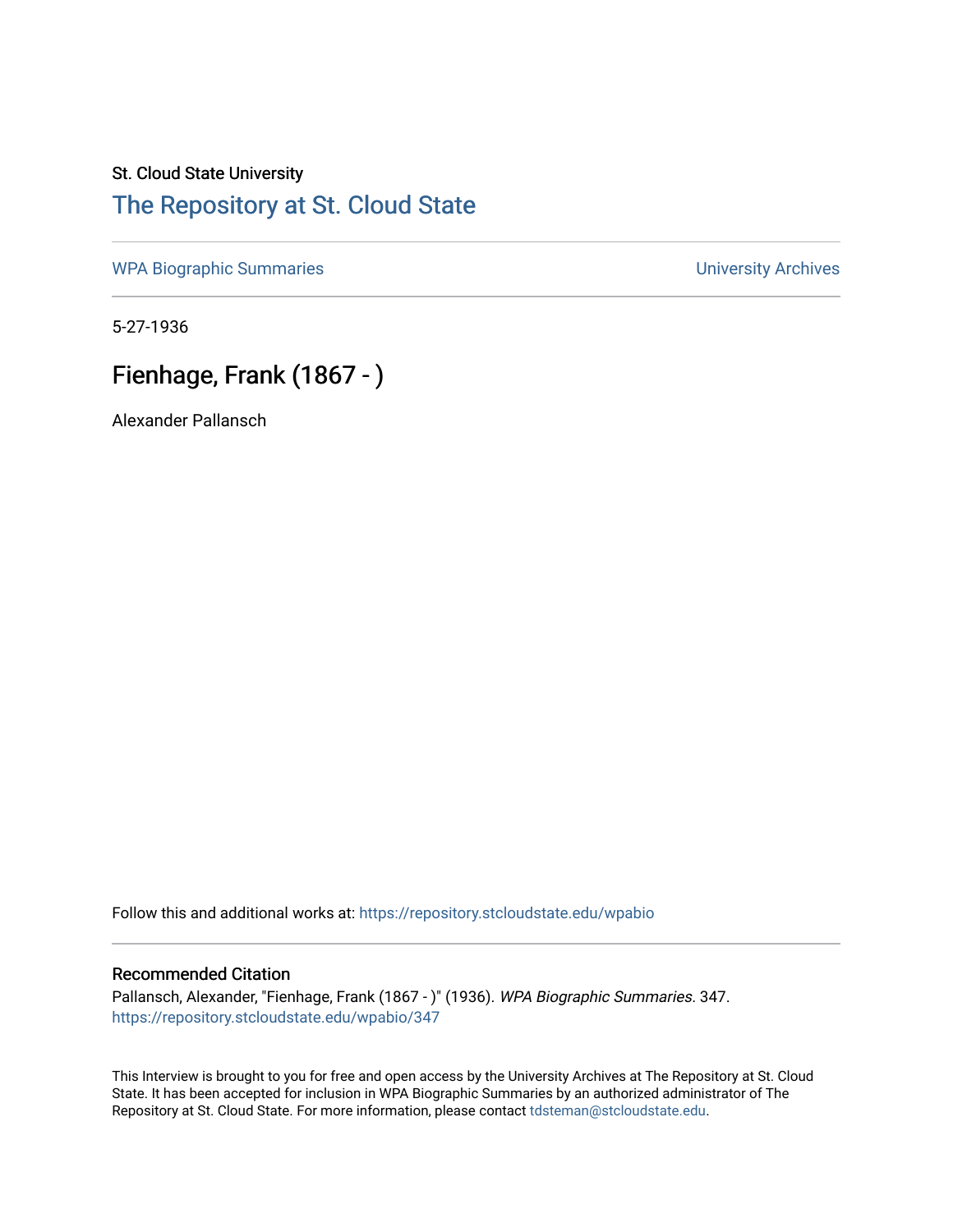#### FIENHAGE, FRANK

File No.  $B - 363$ 

Frank Fienhage was born February 9, 1867 in Oldenburg, Germany, the son of Henry and Mina (Bundt) Fienhage.

Henry and Mina (Bundt) Fienhage were born in Oldenburg, Germany. They were married there and lived on a small farm.

To this union only one child a boy named Frank was born, the subject of this biography.

Frank went to school eight years, four years of grade schooling and four years of higher education. They were very strict in school and any pupil missing or being absent had to have a good excuse or pay a fine.

Frank after his school years helped his dad on the farm. They owned a few cows and with these cows they did their plowing and planting. They did the same line of farming in those days as they do now in this country, only on a smaller scale.

Frank's father had to train for military service one month each vear. That was required in Germany of the men.

In the year 1883 he came to America with his folks. They came across the ocean with a steamboat and were on the ocean fourteen days.

They first landed in Baltimore and then came to St. Cloud by train. where they took a team to Richmond. Shortly after arriving they purchased a farm three miles west of Richmond. They purchased 160 acres and in latter years they owned 400 acres as times became more prosperous.

Frank made his home with his folks until the year 1890 when he married Catherine Schefers